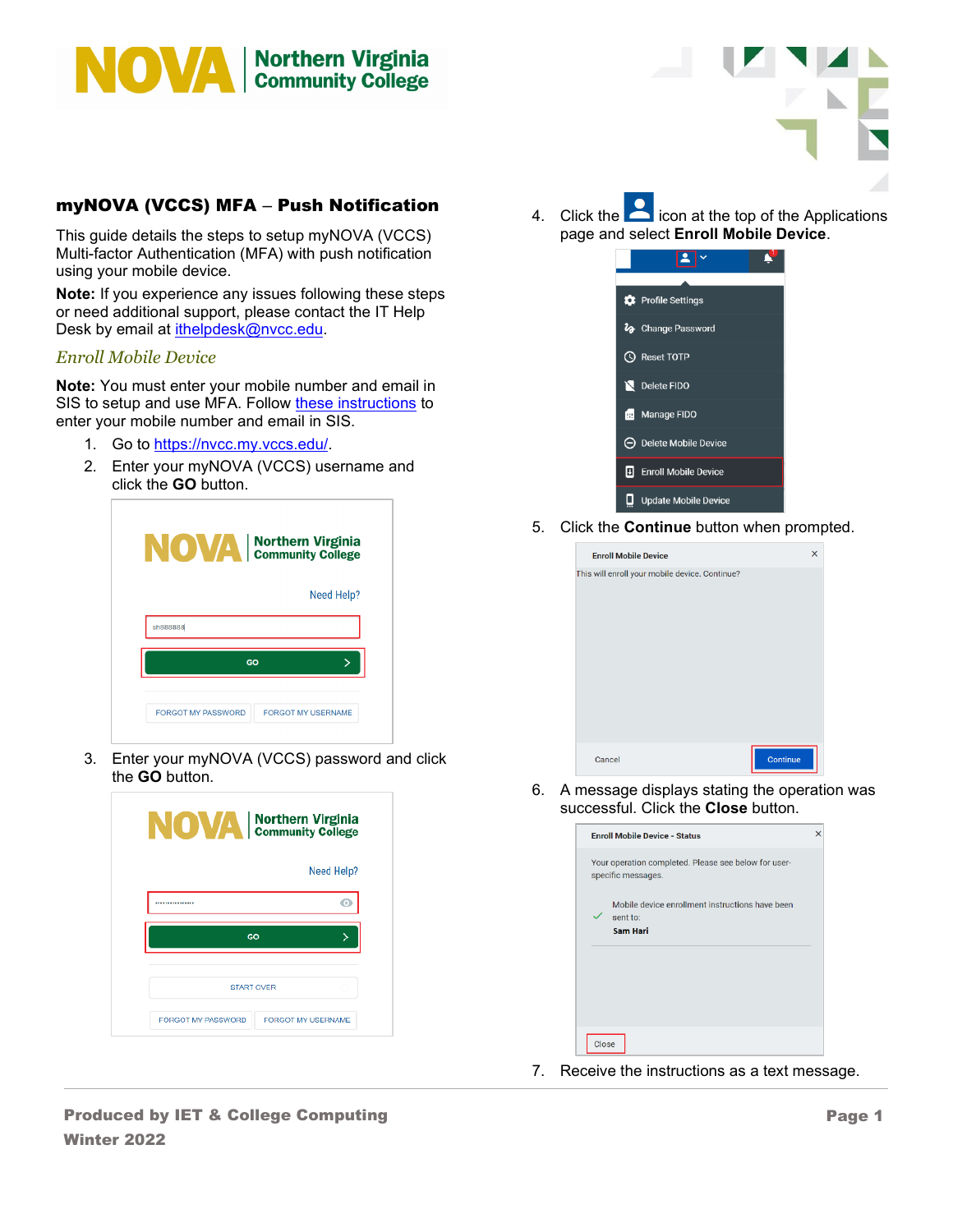



## *Set up RapidIdentity App*

RapidIdentity is the mobile authentication app used by NOVA and all colleges within the Virginia Community College System (VCCS).

1. After you enroll your mobile device, you will receive a text message with instructions on how to download RapidIdentity and connect it to your account. The image below is an example of what that text message will look like (the links below are not active; use the links you receive in your text message). Once you've received the message on your phone, click the Step 1 link in the text message.



Step 3: Enter Password: 3IYDDDDDDD

2. Download the RapidIdentity app



3. Copy or remember the password in Step 3 in the text message.

4. Click the Step 2 link in the text message. This is a unique link based on your username. The following image is an example of what you should see on your phone and cannot be clicked.

| Step 1:                              |
|--------------------------------------|
| Download RapidIdentity Mobile        |
| Download: https://                   |
| identity.my.vccs.edu/mobile/         |
| download                             |
|                                      |
| Step 2:                              |
| Click this link:                     |
| https://identity.my.vccs.edu/mobile/ |
| provision?id=sh888888                |
|                                      |

Step 3: Enter Password: 3IYDDDDDDD

5. Paste or enter the password and tap **Submit** when the RapidIdentity app launches.

| । Verizon <del>?</del><br><b>Back</b> | 9:22 AM | 76%<br>Submit<br>Q |
|---------------------------------------|---------|--------------------|
| <b>Enter User Info</b>                |         |                    |
| sh888888                              |         |                    |
| 3IYDDDDDDD                            |         |                    |

6. Enter a 6-digit PIN and tap **Submit**. This PIN is used to access the app.

**Note:** If you have FaceID or TouchID configured on your mobile device, it will be used as a backup if biometric authentication fails.

| Confirm PIN |         |
|-------------|---------|
|             | $0 - 9$ |
|             |         |
|             |         |